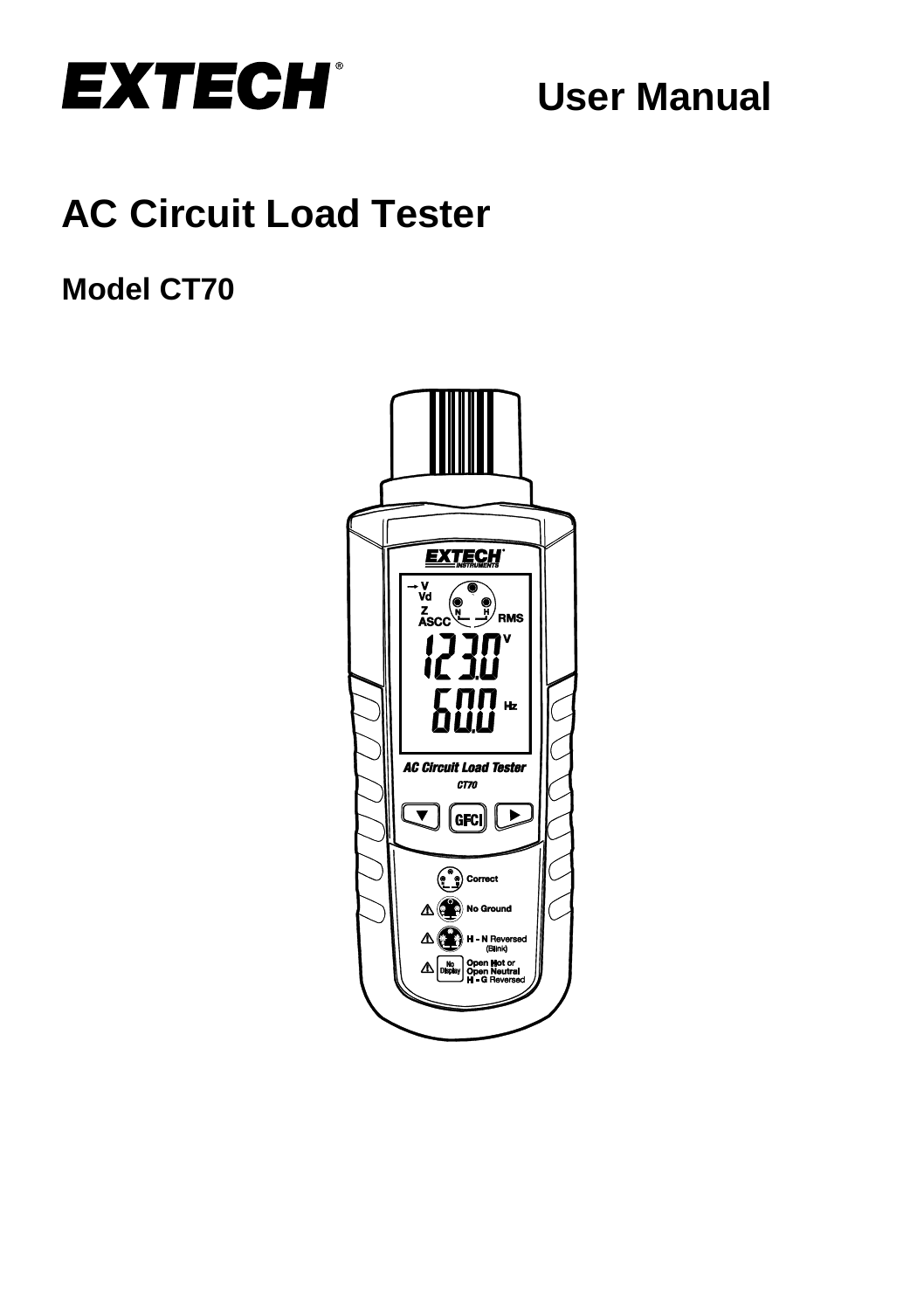## *Introduction*

Congratulations on your purchase of the CT70 AC Circuit Load Tester.

This device can detect circuit and wiring problems such as: Poor ground impedance, false grounds, missing ground fault protection, low voltage availability under load, and high ground-to-neutral voltage. In addition, the CT70 tests GFCI and EPD circuits.

Circuit and wiring issues listed above can introduce shock hazards (from grounding issues) and can comprise performance of machinery and equipment (from poor ground impedance, lack of sufficient voltage under load and/or high ground-to-neutral voltage). In addition, fire can result from the heat generated by high resistance points in a circuit.

Proper wiring habits have been shown to greatly increase power quality performance.

This meter is shipped fully tested and calibrated and, with proper use, will provide years of reliable service.

## *Features*

- True RMS measurements
- Voltage drop measurements on 12A, 15A, and 20A loads for 120 V circuits
- Voltage drop measurements on 5A, 8A, and 10A loads for 230 V circuits
- Voltage measurements: Line, ground-to-neutral, and peak
- Measures frequency of the voltage
- Checks 3-wire receptacle configuration
- Finds false grounds
- **Tests GECI and EPD circuits**

## *Safety*

#### **International Safety Symbols**



This symbol, adjacent to another symbol or terminal, indicates the user must refer to the manual for further information.

This symbol, adjacent to a terminal, indicates that, under normal use, hazardous voltages may be present

Double insulation



This **WARNING** symbol indicates a potentially hazardous situation, which if not avoided, could result in death or serious injury.



This **CAUTION** symbol indicates a potentially hazardous situation, which if not avoided, may result damage to the product.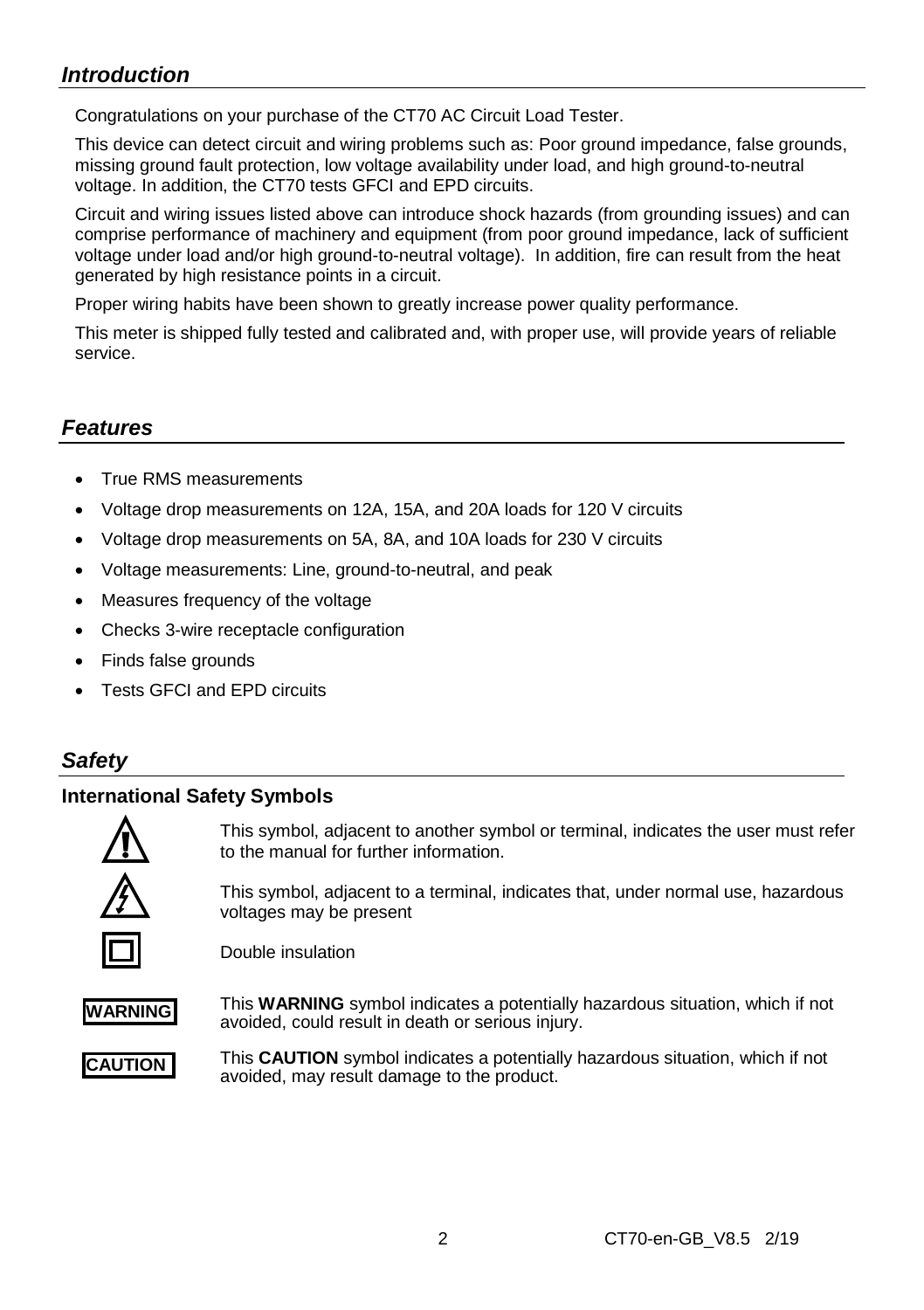## *Description*

#### **Meter Description**

- 1. AC power cable connection
- 2. Measurement results menu
- 3. Hot-Neutral-Ground coded measurement result
- 4. Primary reading display
- 5. Secondary reading display
- 6. Down arrow button
- 7. Right arrow button
- 8. GFCI test button



Peak **RMS** 

> nS kA

 $x$ <sub>mk</sub>A

#### **Display Description**

| A           | Amperes (Current)                               |     |
|-------------|-------------------------------------------------|-----|
| $\vee$      | Voltage                                         |     |
| Vd          | Voltage Drop                                    |     |
| %           | Percent Voltage Drop                            |     |
| VL          | Voltage load                                    |     |
| Ζ           | Impedance                                       |     |
| Hz          | Hertz (cycles per second)                       |     |
| Ω           | Ohms (Resistance)                               |     |
| mS          | Milliseconds                                    |     |
| ASCC        | Available Short Circuit Current                 | GFC |
| Peak        | Ground to positive peak measurement             | EPD |
| <b>RMS</b>  | Root Mean Square                                |     |
| <b>GFCI</b> | Ground Fault                                    |     |
| EPD         | <b>Equipment Protection Device test</b>         |     |
| <b>NEUT</b> | Neutral                                         |     |
| OL          | Overload                                        |     |
| m, M, k     | Unit of measure prefixes: milli, mega, and kilo |     |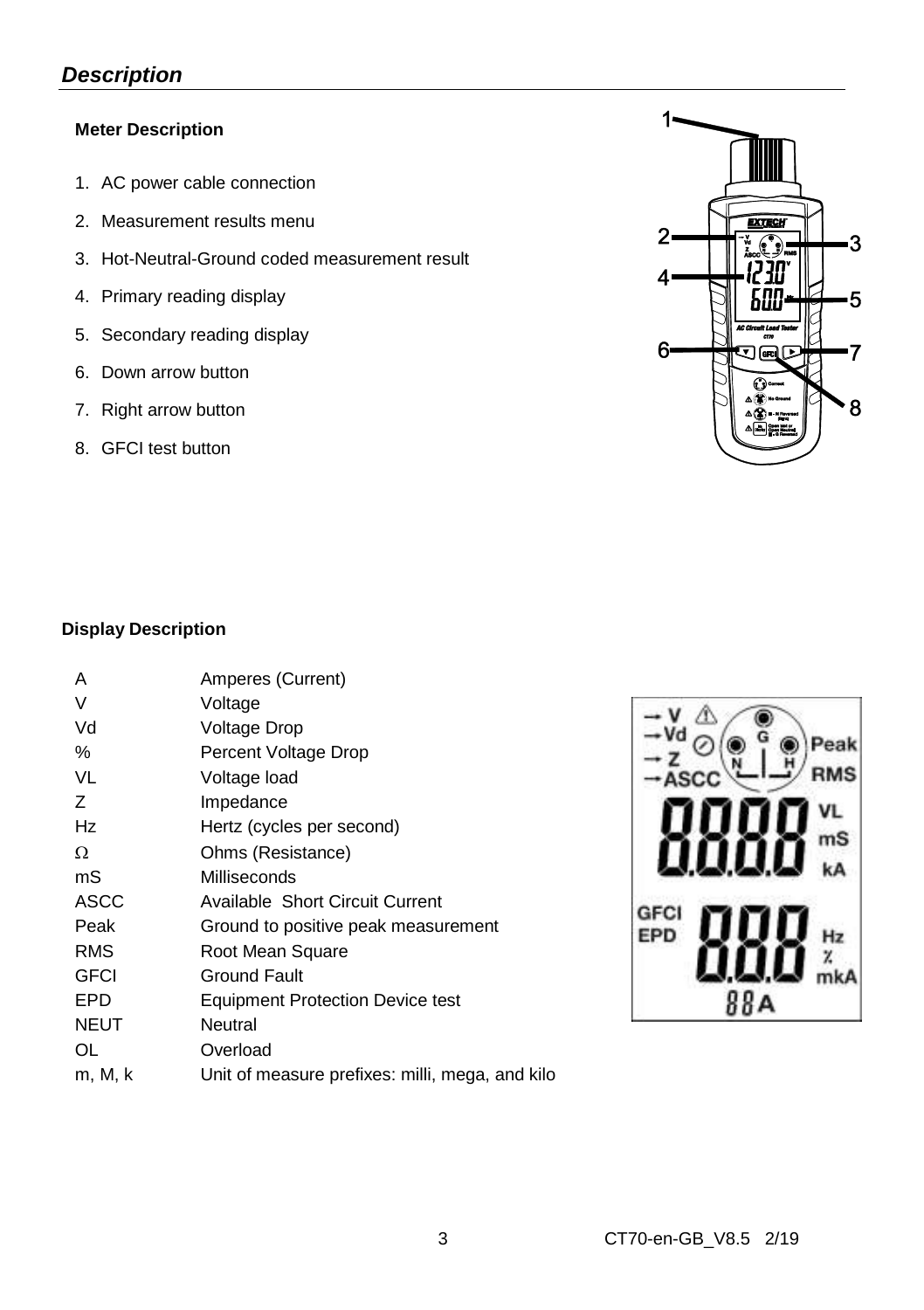## *Operation Overview*

The CT70 AC Circuit Load Tester can test outlets or circuits under load for proper wiring, reverse polarity, and the presence of a ground. The CT70 uses a simple menu-driven display to allow the user to quickly see line voltage, voltage drop under full load, ground-to-neutral voltage, and line impedance. The GFCI testing utility is performed separately per UL-1436, disrupting the flow of electricity if a functioning GFCI is present.

Note: To avoid the buildup of heat during load testing, allow at least 20 seconds to elapse between tests. In addition to the safety benefits, this will allow the meter to maintain its stated accuracy during repeated tests.



**Warning:** To avoid damage to the instrument, do not use this device on the output of a UPS system, a light dimmer, or a square wave generator.

**Warning:** Use only the supplied power/test cord (CT70-AC) with this equipment

## *Interpreting Measurement Results*

**Important note:** The CT70 is a microprocessor controlled device that prioritizes its tasks. Taking a reading and analyzing the results are its top priorities. This is why, at times, the keypad may not respond immediately. The internal computer places a higher priority on completing a test than on recognizing a keystroke. To minimize this effect, press and hold a key until the display menu changes.

In addition to the main Wiring Configuration icon, shown on the meter display, the measurement modes are accessed using the four (4) menu items shown on the left side of the display. The menu items are:

- 1. Voltage (V)
- 2. Voltage drop (Vd)
- 3. ASCC (Available short circuit current)
- 4. Impedance (Z)

Use the ▼ button to scroll the menu list.

The wiring configuration screen shows correct wiring, reverse polarity wiring, and 'no ground' conditions. The three circles on the wiring configuration icon indicate the wiring status. The circles are coded, changing appearance (clear, solid, and flashing) to indicate the measurement results. A table is provided below for interpreting the circle code.

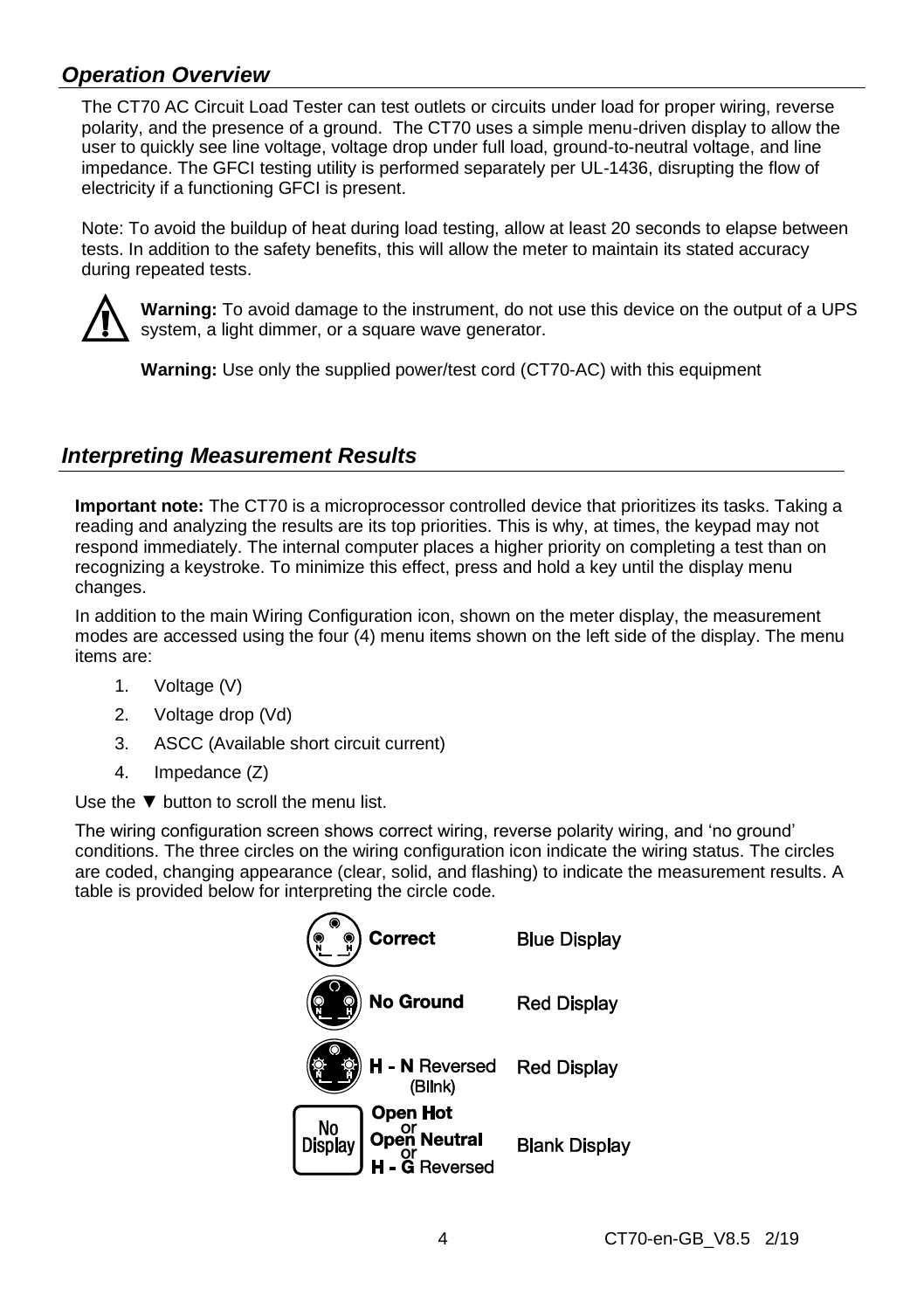The Voltage menu displays the True RMS line voltage. Use the ► button to scroll the Voltage submenu (line voltage, ground-to-neutral voltage, Peak Voltage (P), and Frequency (Hz)).

The Voltage Drop (Vd) window indicates percent voltage drop (with 15A load) and the Loaded Voltage (Vl). The voltage drop sub-menu offers a load voltage result for 20A and 12A loads. Use the  $\blacktriangleright$  button to scroll the sub-menu

The Impedance (Z) window indicates the impedance in ohms of the hot conductor. The impedance sub-menu displays the neutral (N) and ground (G) conductor impedances. Use the ► button to move through the sub-menu.

Note that testing ground impedance will trip a GFCI circuit.

The ASCC window indicates the Available Short Circuit Current that the branch current can move through a breaker in a short circuit situation.

## *GFCI Button*

The GFCI (Ground Fault Circuit Interrupt) feature performs two tests:

**GFCI**: Faults a circuit when 6 to 9mA from hot to ground is detected

**EPD** (Equipment Protective Device): For breakers equipped with an EPD, the breaker trips for ground faults greater than 30mA.

To display the GFCI main menu window, press the GFCI button. To toggle the two tests use the ► button. Once the desired test is selected, press the GFCI button to start the test. These tests are further detailed below.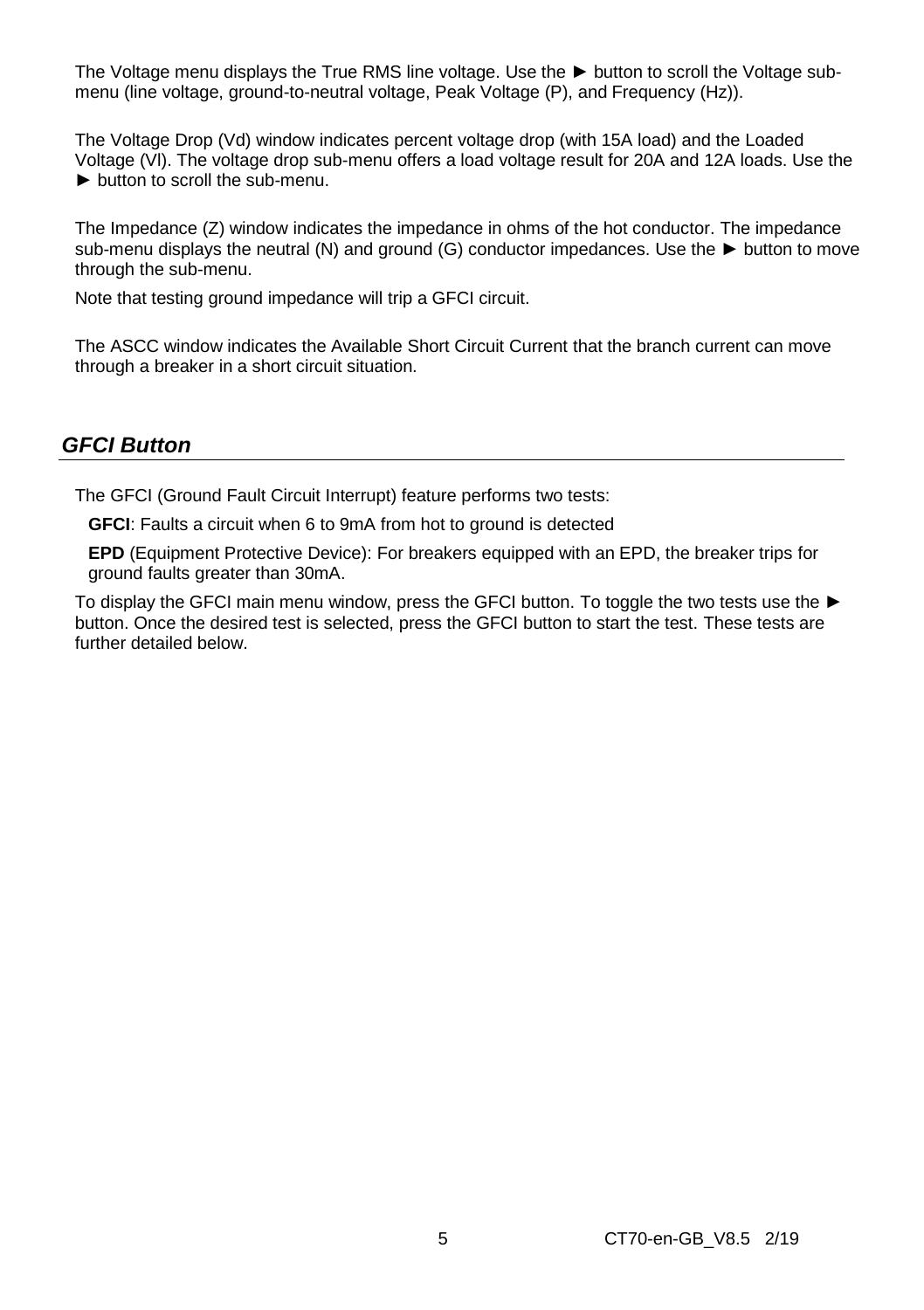## *Testing Procedures*

## **Test 1: Wiring Verification**

The wiring configuration is the first test result that is displayed. Refer to the table presented earlier in the user guide for the test result key.

For wiring conditions other than normal, the CT70 is limited in the type of tests it can perform on a circuit until the circuit's wiring issues are resolved. For 'no ground' conditions, only the line voltage and voltage drop tests can be made. For reverse polarity conditions, open neutral, or open hot conditions the meter will not display since power will not be available.

Notes:

- The meter cannot sense two hot wires in a circuit
- The meter cannot display the results of more than one circuit issue at time
- The meter cannot sense ground reversals

### **Test 2: Voltage Measurements**



**Warning:** Do not take measurements on circuits with voltages higher than 300VAC (maximum voltage rating).

Line voltage measurements should be 120VAC ±10% at 60Hz, or 230V +/- 10% at 50Hz. For noisefree sine waves, the peak voltage should be 1.414 times the rms line voltage reading. Ground to neutral voltage should be less than 2 VAC in which case the display backlight will appear blue in color, if ground to neutral voltage is greater than 2 VAC the backlighting appears in red.

Higher ground to neutral voltages indicates excessive current leakage between the neutral and ground conductors. Excessive ground to neutral voltage may result in inconsistent or intermittent equipment performance.

| <b>Problems</b>                                                                             | <b>Likely Causes</b>                                                     | <b>Possible Solutions</b>                              |
|---------------------------------------------------------------------------------------------|--------------------------------------------------------------------------|--------------------------------------------------------|
| Out of tolerance Line Voltage                                                               | Overloaded circuit                                                       | Redistribute loads                                     |
| (Line should be within ±10% of<br>the stated line voltage)                                  | Connection within circuit or at<br>the panel has excessive<br>resistance | Repair high resistance<br>connection                   |
|                                                                                             | Utility company problem                                                  | Contact the power utility<br>company                   |
| High Ground to Neutral voltage<br>(Readings > 2VAC indicated a<br>problem)                  | Neutral to Ground current<br>leakage                                     | Identify leakage, check for<br>multiple bonding points |
| Peak Voltage out of tolerance<br>(For 120V Line, Peak should<br>measure between 153 - 183V) | Supply voltage out of tolerance                                          | Contact power utility company                          |
| (for 230V Line, peak should<br>measure between 292 - 357)                                   | High peak loads on circuit                                               | Redistribute electronic devices                        |
| Frequency out of tolerance                                                                  | Supply frequency out of                                                  | Contact power utility company                          |
| (50/60Hz)                                                                                   | tolerance                                                                |                                                        |

#### **Voltage Measurement Troubleshooting Suggestions**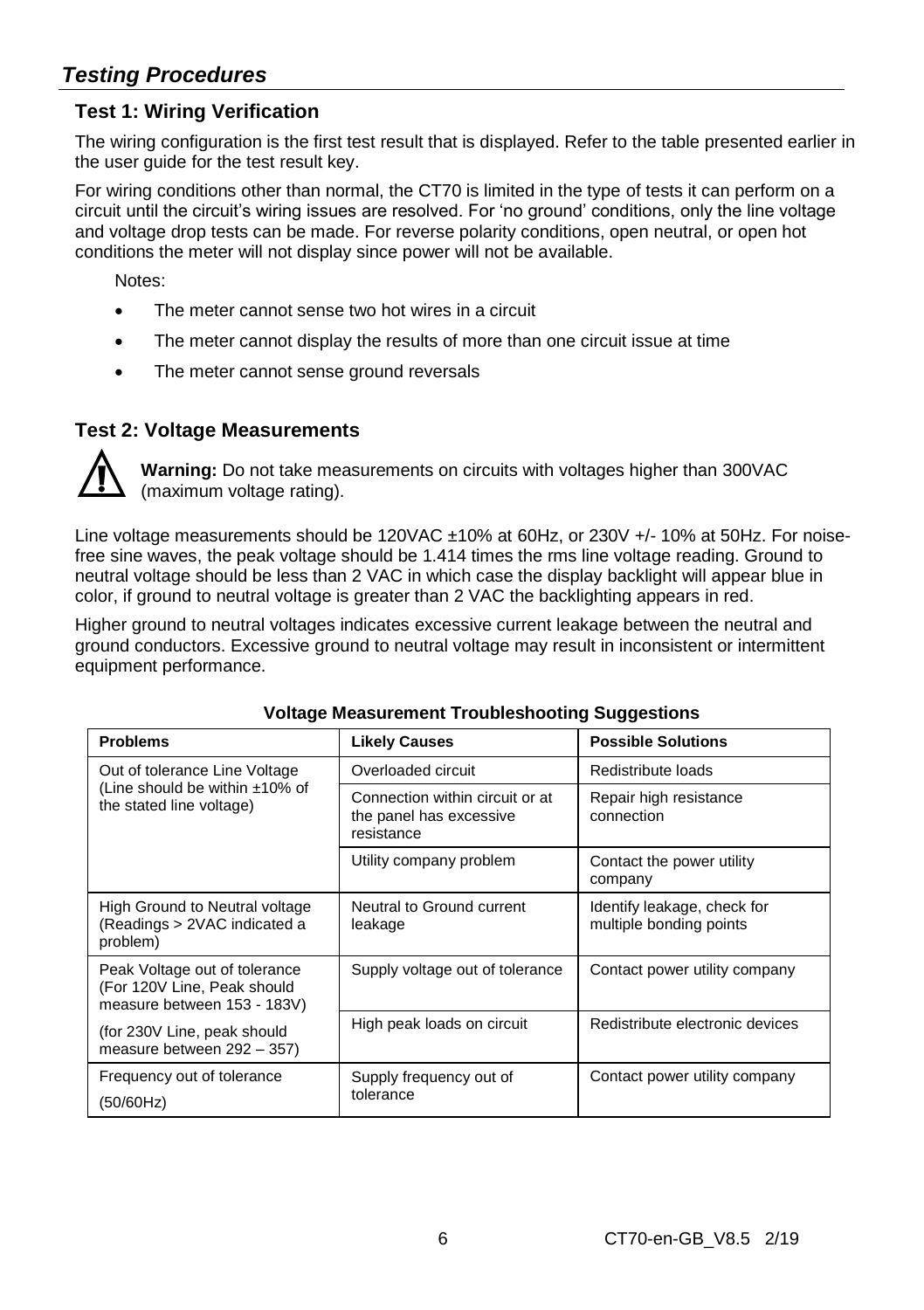## **Test 3: Voltage Drop Measurements**

To determine voltage drop, the CT70 measures line voltage, factors in the load, measures the loaded voltage, and then calculates the voltage drop.

Results are provided for 120V circuits, with 12A, 15A, and 20A loads and 230V circuits with 5A, 8A, 10A loads.

For nominal efficiency, a voltage drop of 5% is the maximum recommended by the National Electrical Code (NEC) board. When a voltage drop measurement of less than 5% is made, the meter's display backlight turns blue in color. If the voltage drop is higher than 5%, the meter display appears in red.

An efficient branch circuit should have less than 5% voltage drop at the furthest receptacle from the breaker panel at the termination of the cable run. A steady decrease in the voltage drop should then be measured for each receptacle tested in sequence towards the breaker panel.

If the voltage drop is higher than 5% and does not noticeably decrease as the testing moves closer to the first device on the circuit, then the problem lies between the first device and the breaker panel. Visually check the terminations at the first device, the wiring between the device and the panel, and the circuit breaker connections.

High resistance points can be identified as hot spots using an infrared (IR) thermometer or by measuring the voltage across the breaker. If a voltage drop measurement exceeds 5% but noticeably decreases as the testing moves closer to the panel, then the circuit may have an undersized wire, too long of a cable run, or excessive current on the circuit. Check the wires to ensure that they are sized per code and measure the current on the branch circuit. If a voltage drop reading changes significantly from one receptacle to the next, then the problem could be a high impedance point at or between two the receptacles. It is usually located at a termination point, such as a bad splice or loose wire connection, but could also be a faulty receptacle.

| <b>Problems</b>      | <b>Likely Causes</b>                                         | <b>Possible Solutions</b>                      |
|----------------------|--------------------------------------------------------------|------------------------------------------------|
| Voltage drop $> 5\%$ | Overloaded circuit                                           | Redistribute loads                             |
|                      | Wrong wire gauge size for<br>length of cable run             | Check code and rewire if<br>necessary          |
|                      | High resistance connection in<br>the circuit or at the panel | Locate bad connection and<br>rewire or replace |

#### **Voltage Drop Measurement Troubleshooting Suggestions**

#### **Test 4: ASCC Measurements**

The CT70 calculates the ASCC (Available Short Circuit Current) that a branch circuit can deliver through a breaker in a dead short circuit condition.

The ASCC is calculated by dividing the line voltage by the circuit's line impedance. See equation below:

#### **ASCC = Line Voltage / Hot impedance + Neutral impedance**

Use the ► button to simulate a situation where all three conductors (hot, neutral, and ground) are shorted together. Note that this second test will trip a GFCI.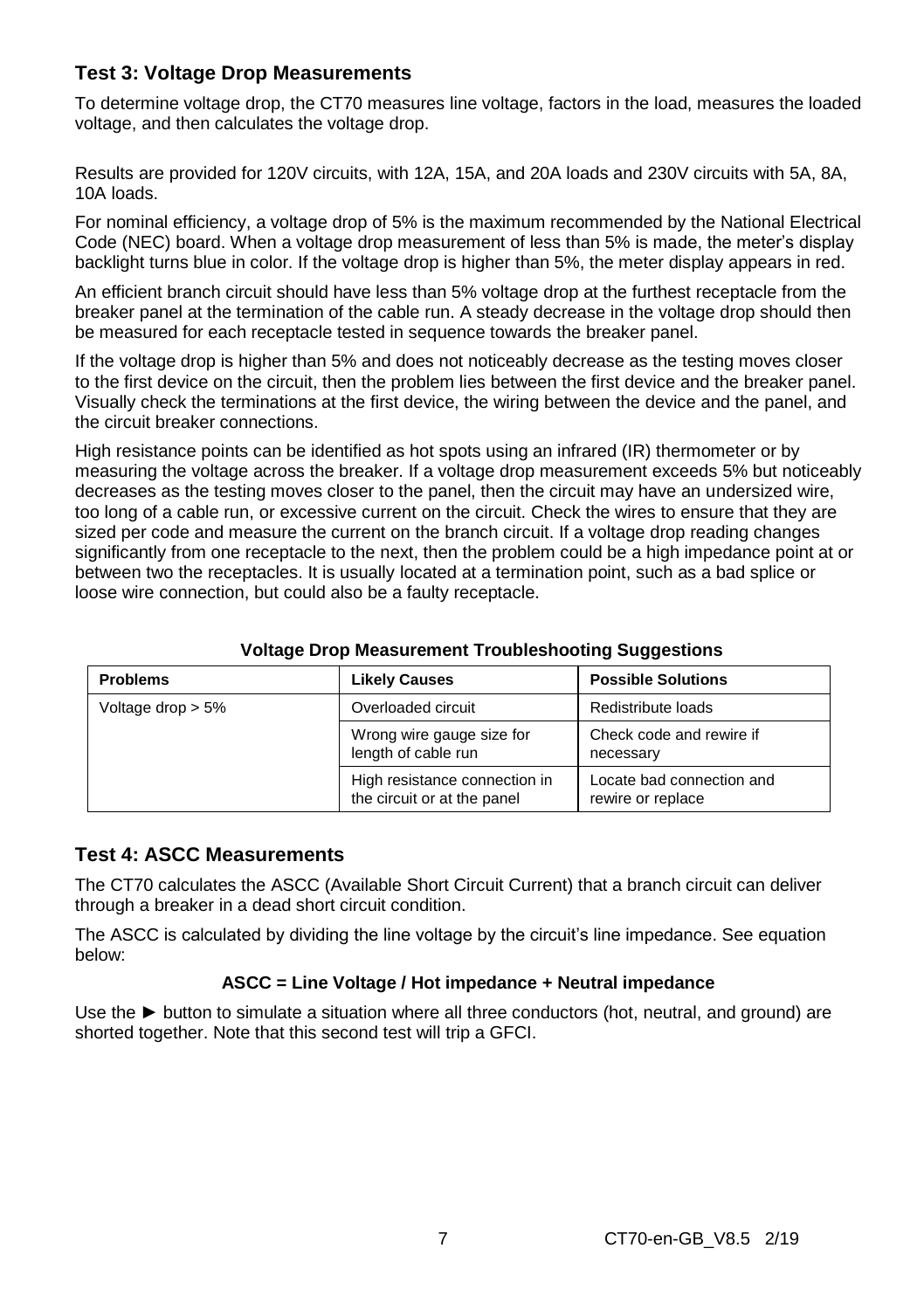## **Test 5: Impedance (Z) Measurements**

The impedance measurement capability of the CT70 is used to check Hot and Neutral impedance when voltage drop measurements are too high (greater than 5%). To determine where the problem is, measure the impedances and analyze the data as follows:

- If one impedance measurement is exceedingly higher than the other then the problem is with the conductor that shows the higher impedance.
- If both impedances are high the problem could be an undersized conductor, a faulty load, or poor connections.

Ground impedance should be less than 1 Ω, preferably in the 0.25  $Ω$  region to ensure that the ground conductor can safely return current when necessary.

Surge suppressors require good grounding to adequately protect against transient voltages.

Note: A small amount of current is applied to the ground conductor during impedance measurements and can trip a GFCI circuit.

| <b>Problems</b>                                                                 | <b>Likely Causes</b>                                         | <b>Probable Solutions</b>                      |
|---------------------------------------------------------------------------------|--------------------------------------------------------------|------------------------------------------------|
| High hot and/or neutral impedance<br>(Limit: 0.048Ω / ft of 14 AWG wire)        | Excessive loading                                            | Redistribute loads                             |
| High hot and/or neutral impedance<br>(Limit: $0.03 \Omega /$ ft of 12 AWG wire) | Undersized wiring                                            | Check code and rewire if<br>necessary          |
| High hot and/or neutral impedance<br>(Limit: $0.01 \Omega /$ ft of 10 AWG wire) | High resistance connection in<br>the circuit or at the panel | Locate bad connection and<br>rewire or replace |
| High Ground impedance (Limit: $1\Omega$<br>for personal protection)             | Undersized wiring                                            | Check code and rewire if<br>necessary          |
| High Ground impedance (Limit:<br>$0.25\Omega$ for equipment protection          | High resistance connection in<br>the circuit or at the panel | Locate bad connection and<br>rewire or replace |

#### **High Impedance Troubleshooting Suggestions**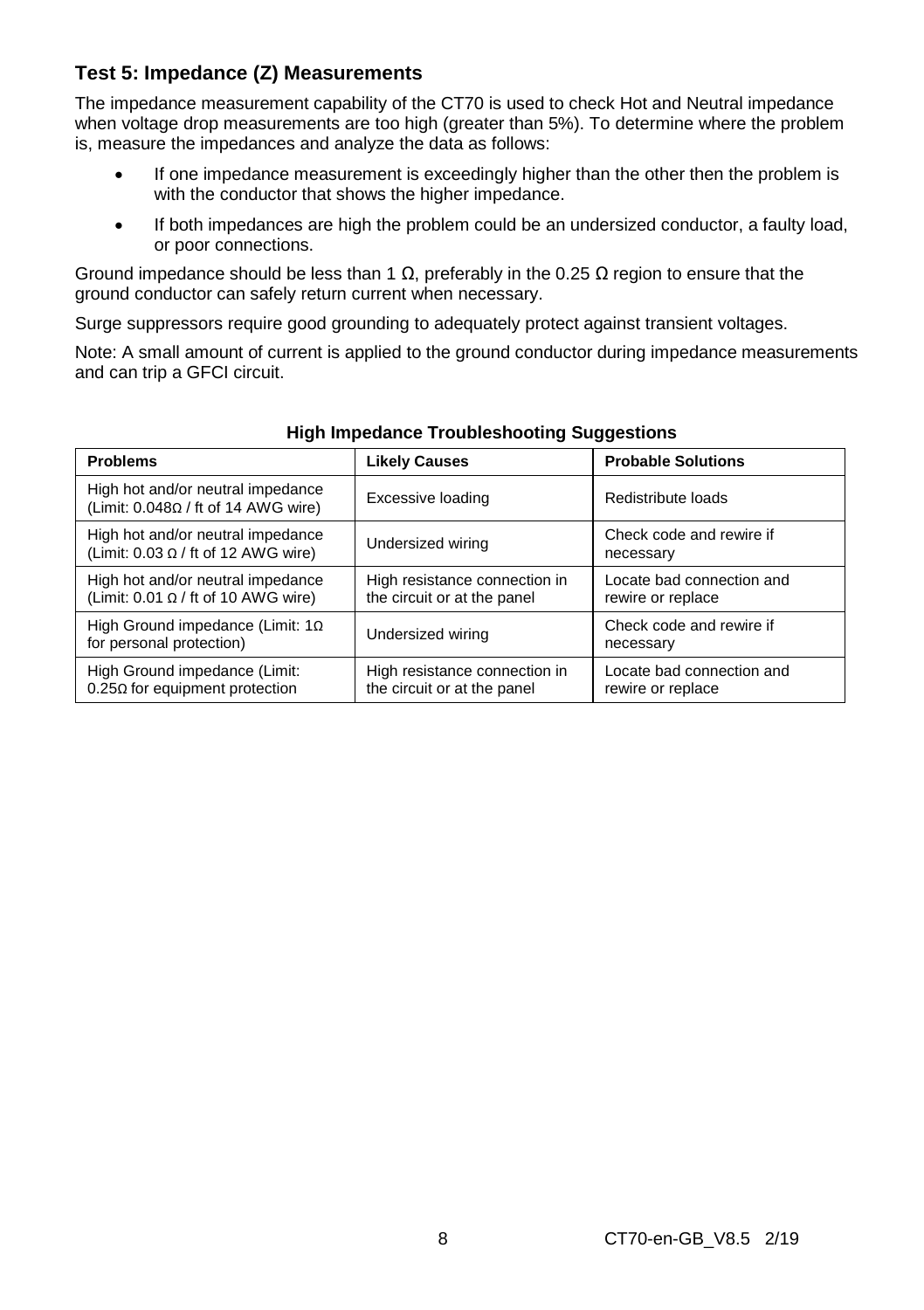## **Test 6: GFCI (Ground Fault Circuit Interrupter) Testing**

A 'GFCI' can protect personnel from shock hazards. The CT70 tests GFCI circuits by forming a Hot-Neutral imbalance, leaking small amounts of current (6 to 9 mA) from Hot to Ground through a fixed resistance.

A good GFCI circuit will sense this imbalance and switch off the power. The CT70 displays the current value in mA. To test a GFCI circuit:

- 1. Plug the meter into the receptacle under test.
- 2. Press the CT70 GFCI button to enter the GFCI test mode menu.
- 3. GFCI is the default test and the letters 'GFCI' should appear on the lower side of the meter's display. If not, press the ► button once to switch to 'GFCI'.
- 4. Press the GFCI button again to start the test. The current that is leaked to ground will display. The rotating display affect lets the user know that the test is in progress.
- 5. The GFCI circuit should typically trip within 200ms (the meter's display will switch off because the power has been removed by the GFCI circuit).
- 6. When the GFCI circuit is reset, the CT70 will display the elapsed time from start of test to power down.
- 7. Press any button to return the meter to normal operation mode.
- 8. If the GFCI circuit fails to respond in 6.5 seconds, the CT70 stops the test automatically and 'OL' will display on the meter.

#### **Notes:**

1. To test a GFCI circuit on a two wire system, a three-to-two wire adaptor must be used with the adaptor manually connected to ground (cold water pipe, for example).

2. Appliances connected to the circuit under test should be disconnected to avoid measurement errors.

## **Test 7: EPD (Equipment Protective Device) GFCI Testing**

An EPD device can protect equipment as well as personnel. The CT70 tests EPD circuits by forming a Hot-Neutral imbalance, leaking current from Hot to Ground through a fixed resistance. A larger amount of current (30mA) is used than would normally be used to test a standard GFCI (6 to 9mA). A good EDP/GFCI circuit will sense this imbalance and switch off the power. The CT70 displays the current value in mA.

To test an EPD/GFCI circuit:

- 1. Plug the meter into the receptacle under test.
- 2. Press the CT70 GFCI button to enter the GFCI test mode menu.
- 3. GFCI is the default test and the letters 'GFCI' will appear on the lower left side of the meter's display. Press the ► button once to switch to 'EPD'.
- 4. Now follow steps 4 through 8 in Test 6 (GFCI) above.